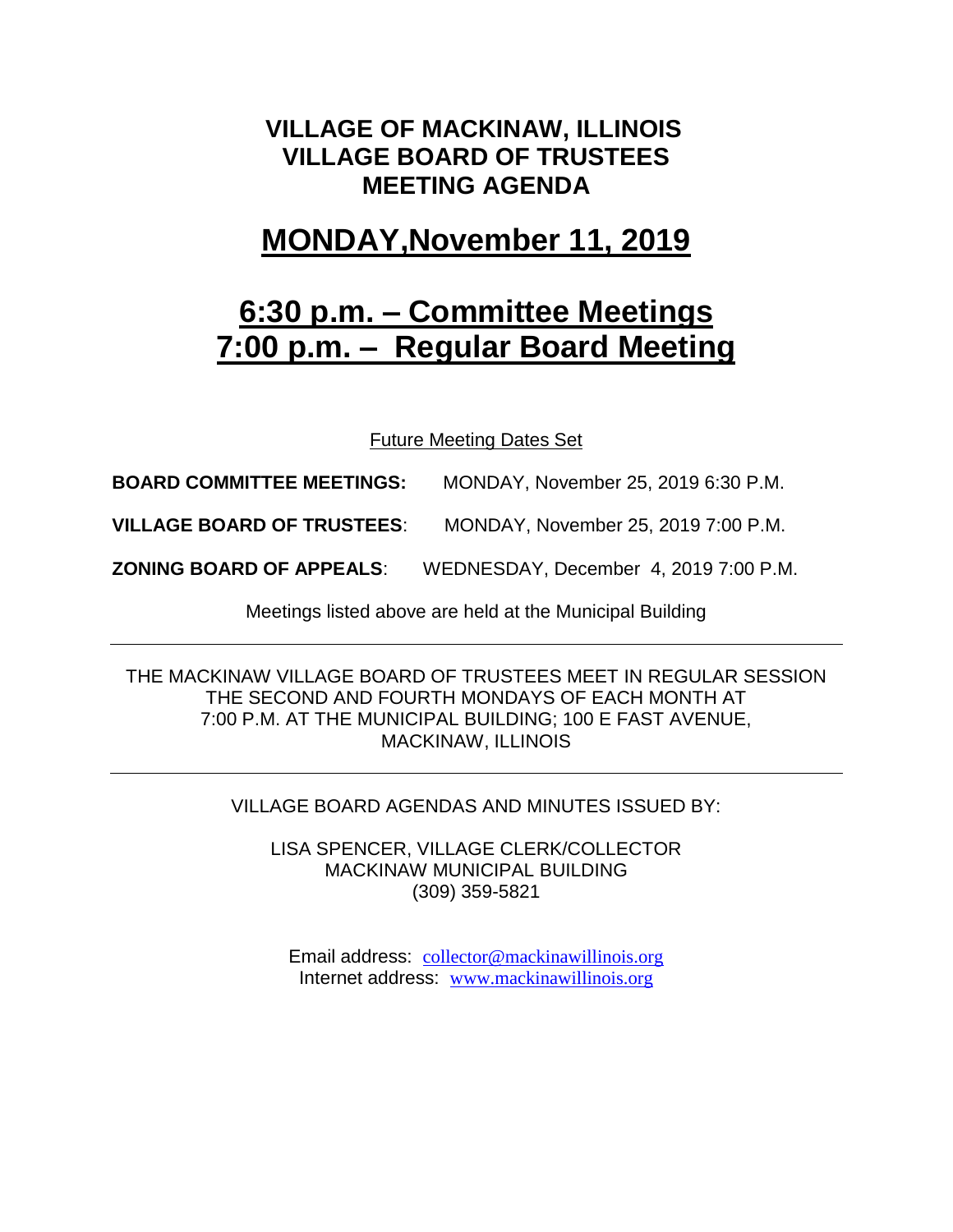### **VILLAGE OF MACKINAW, ILLINOIS VILLAGE BOARD OF TRUSTEES COMMITTEE MEETINGS AGENDA**

# **MONDAY – November 11, 2019 6:30 P.M.**

- **I. FINANCE COMMITTEE – Candy Haynes and Carolyn Elmore Approval of minutes Public Comment/New Business**
- **II. BEAUTIFICATION AND PARKS COMMITTEE – Josh Schmidgall Approval of minutes Public Comment/New Business**
- **III. PUBLIC WORKS COMMITTEE – Mark Morman and Jerry Peterson Approval of minutes N. Orchard Street Utility Relocation project contracts Public Comment/New Business**
- **IV. POLICE/EMA COMMITTEE – Craig Friend and Kraig Kamp**

**Approval of minutes Public Comment/New Business**

**V. ZONING COMMITTEE – Kraig Kamp**

**Approval of minutes Public Comment/New Business**

**VI. ADJOURNMENT**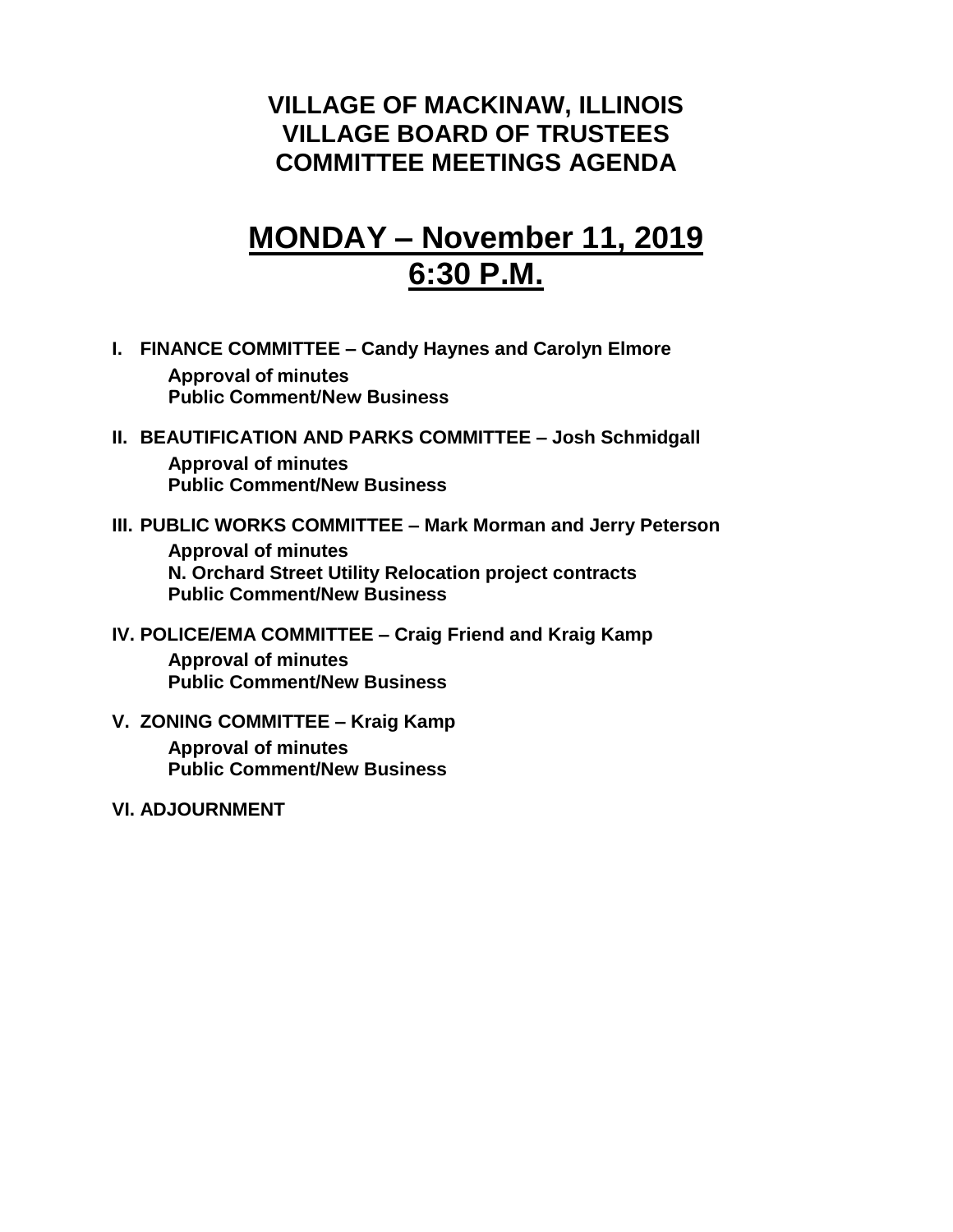## **VILLAGE OF MACKINAW, ILLINOIS VILLAGE BOARD OF TRUSTEES MEETING AGENDA MONDAY – November 11, 2019 7:00 P.M.**

### **I. CALL TO ORDER BY VILLAGE PRESIDENT**

- **I. PLEDGE OF ALLEGIANCE**
- **II. ROLL CALL**
- **III. CONSENT AGENDA ITEMS** 
	- **1. Approval of October 28, 2019 regular meeting minutes**
	- **2. Approval of Public Works department reports**
	- **3. Approval of EMA department report**
	- **4. Approval of Police department report**
	- **5. Approval of recurring disbursements**
	- **6. Approval of finance packet**
- **IV. PUBLIC COMMENT**

#### **V. DEPARTMENT REPORTS**

- **1. Police Chief's report**
	- **a. Peddlers Licenses -** proposal to eliminate or raise license fees
	- **b. Change salary positions to hourly positions**
	- **c. Ordinance regarding residency requirement for Police Chief**
- **2. Public Works Manager's report**
	- **a. N. Orchard Street Utility Relocation project contracts**
- **3. Treasurer's Report** 
	- **a. Non-Recurring Bills**
	- **b. Approve fiscal year 2020 audit report**